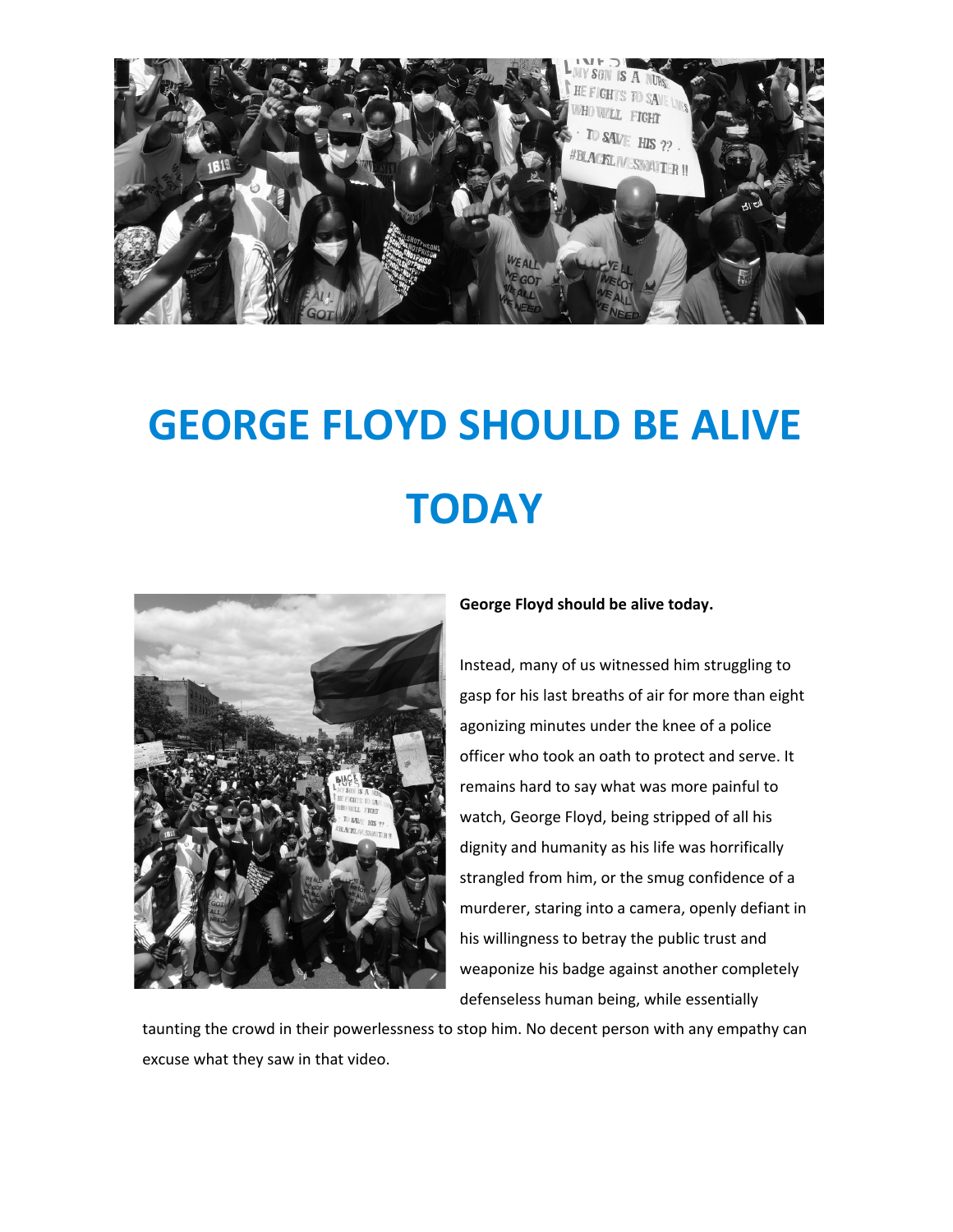

As a result, committed citizens of all backgrounds and races have taken to the streets to protest because we have had enough. And we know this is not right. We are now watching a fractured nation battle for its very soul as we wrestle with the consequences of this country's original sin of slavery. Since its inception, many in the United States, often those in power, have been unapologetically comfortable with the idea that some lives are more valuable and matter more than others. And that philosophy did not end with the abolition of slavery in 1865. It has survived Jim Crow and the Civil Rights Movement to the present day when a disproportionate number of unarmed Black men, women, and children are still killed—sometimes in their beds as they lay sleeping—victims of over-aggressive policing and outright police brutality and murder. This idea is so pervasive that sometimes even white vigilantes are not held accountable by the justice system for murdering black people. This is the direct legacy of a nation that built a great deal of its wealth off of the stolen and forced labor, suffering, and subjugation of Black people, and the stolen lands of indigenous people, all the while justifying these actions by saying that people of African descent were somehow less than HUMAN, and so they didn't MATTER.

But BLACK LIVES do MATTER. Black men, women, and children matter. George Floyd matters. Breonna Taylor matters. Tamir Rice matters. Aiyana Jones matters. And so did so many others who were unfairly deprived of their lives and dreams, their memories seemingly reduced to a never-ending stream of hashtags.

This time, perhaps because George Floyd's murder was so blatant in its savagery and the officer was caught on camera so emboldened, it has galvanized a movement in the hearts and minds of people all over this country and the world.

So, in standing with the many peaceful protestors—our community members, our fellow countrymen and women, and as global citizens calling for JUSTICE—HERE to HERE's staff and our board are committing to work toward becoming an actively anti-racist organization to intentionally build towards racial equity, both internally and through our external partnerships. And we recognize that we, like too many other organizations, have a lot of work to do.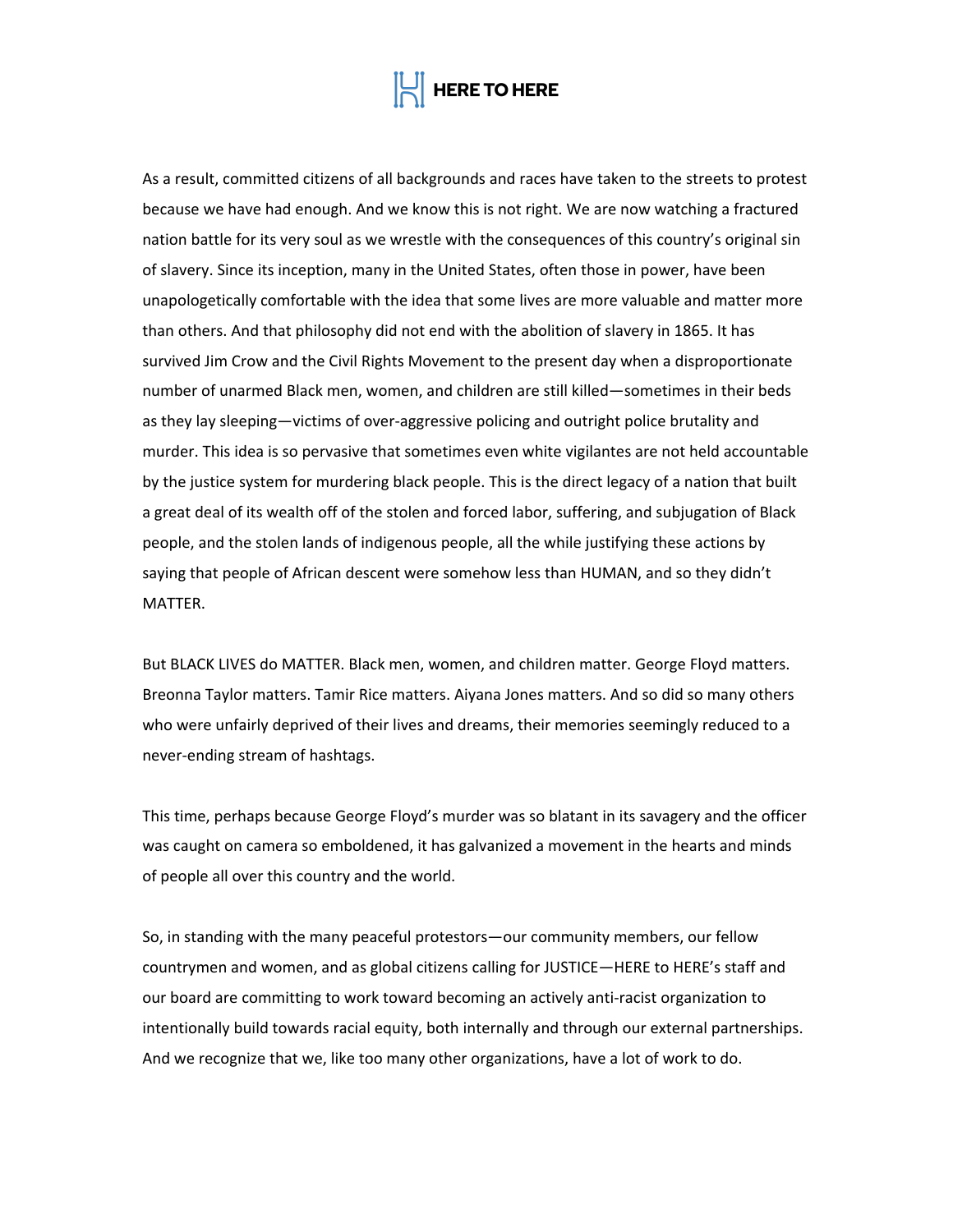## **HERE TO HERE**

At HERE to HERE, we measure our success by how well-positioned and prepared Bronx students are to enter careers that offer choice, financial stability in rewarding careers, and the opportunity to care for their families and community. Yet, the systems on which they depend to get a great career, achieve their dreams, and thrive—the educational system, employer hiring practices, formal training programs, the informal who-you-know networks, the property tax systems that pay for schools, transportation systems—have effectively served to reinforce white supremacy and keep Black and Brown people out. The cumulative effect of these deprivations is to limit the opportunities for Black and Brown young people, further perpetuating economic disparities along racial lines. These disparities lead to marginalization, which often leads to dehumanization. We know this is true in the Bronx, where we intentionally decided we wanted to have an impact and for the community here to whom we hold ourselves accountable. So while we believe strongly that a city and country as well resourced as ours, can be set up and held accountable to make the impactful changes necessary for every Black and Brown young person to succeed, we are also aware that even economic stability is not enough when we know that their safety and well-being depend on how other individuals judge them based on the color of the skin that they're in. It's bad enough when that individual is a hiring manager, but when those individuals are members of law enforcement, this judgment, particularly for Black people, can be especially violent, even fatal.

HERE to HERE's mission REQUIRES that we proactively challenge and ultimately work to dismantle the institutional and systemic racism that exists, which upholds the white supremacy and patriarchy that has maintained the power to punish and abuse black people with impunity.

We undertake the following actionable steps to further our goal of achieving a more racially equitable society:

- Leveraging our personal and organizational social capital and access to resources to amplify the voices of our partners, as well as other organizations that are seeking social justice and equity for people of color
- Diversifying our Board and staff Leadership as we expand as an organization